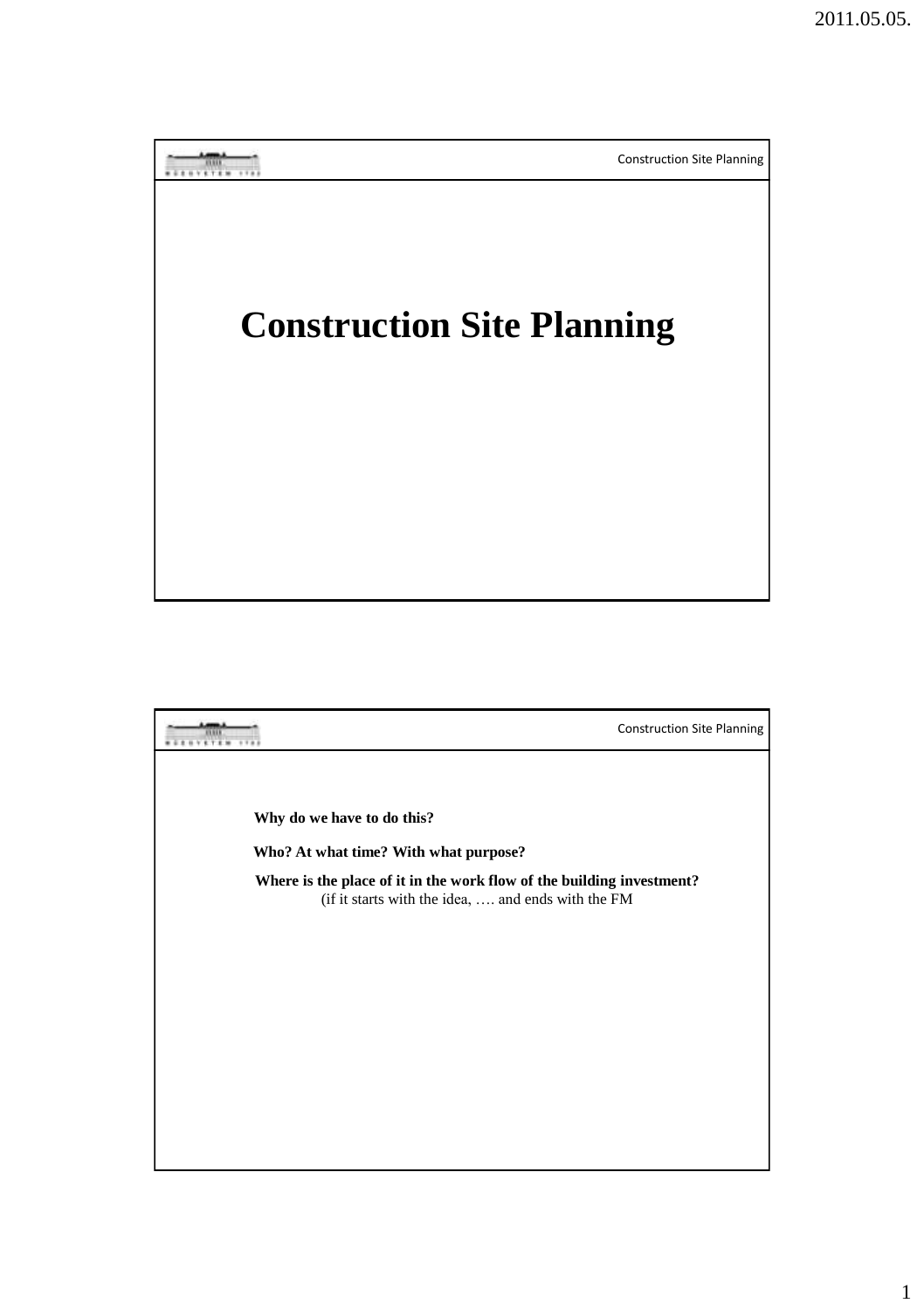

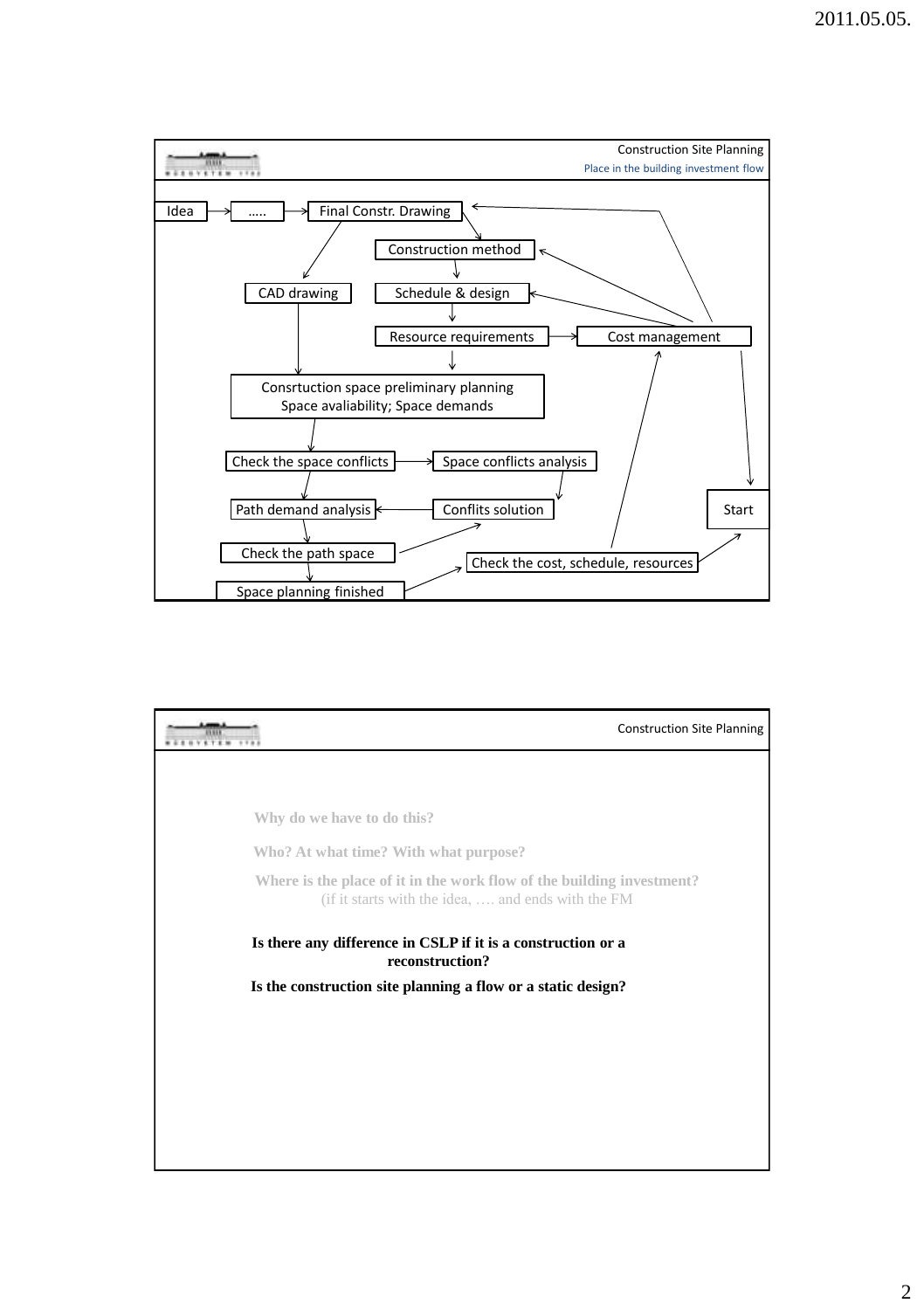

|                                                                                                   | <b>Construction Site Planning</b><br><b>First steps</b> |
|---------------------------------------------------------------------------------------------------|---------------------------------------------------------|
| How it starts?                                                                                    |                                                         |
| 1) Know the design plans! (function, size, levels, design, structures, materials, sizes, weights) |                                                         |
| 2) Check! Compair the design plans to the environment                                             |                                                         |
| 3) Know your <b>possibilities</b> !                                                               |                                                         |
| - technology & environment advantages and disadvantages                                           |                                                         |
| - Building site avaliability vs construction site demands (size, slopes,<br>infrastructure, etc)  |                                                         |
| - Environmet possibilaties and capabilities (neighbors, accessibility)                            |                                                         |
| - Regional capabilities (mines, factories, stores, hospitals, etc.)                               |                                                         |
| 4) Know what you want to <b>optimize for</b> ! (cost, time, resourse)                             |                                                         |
| 5) Start! Technology-Time-Cost-Space                                                              |                                                         |
| $(6)$ Monitor $\&$ change!                                                                        |                                                         |
|                                                                                                   |                                                         |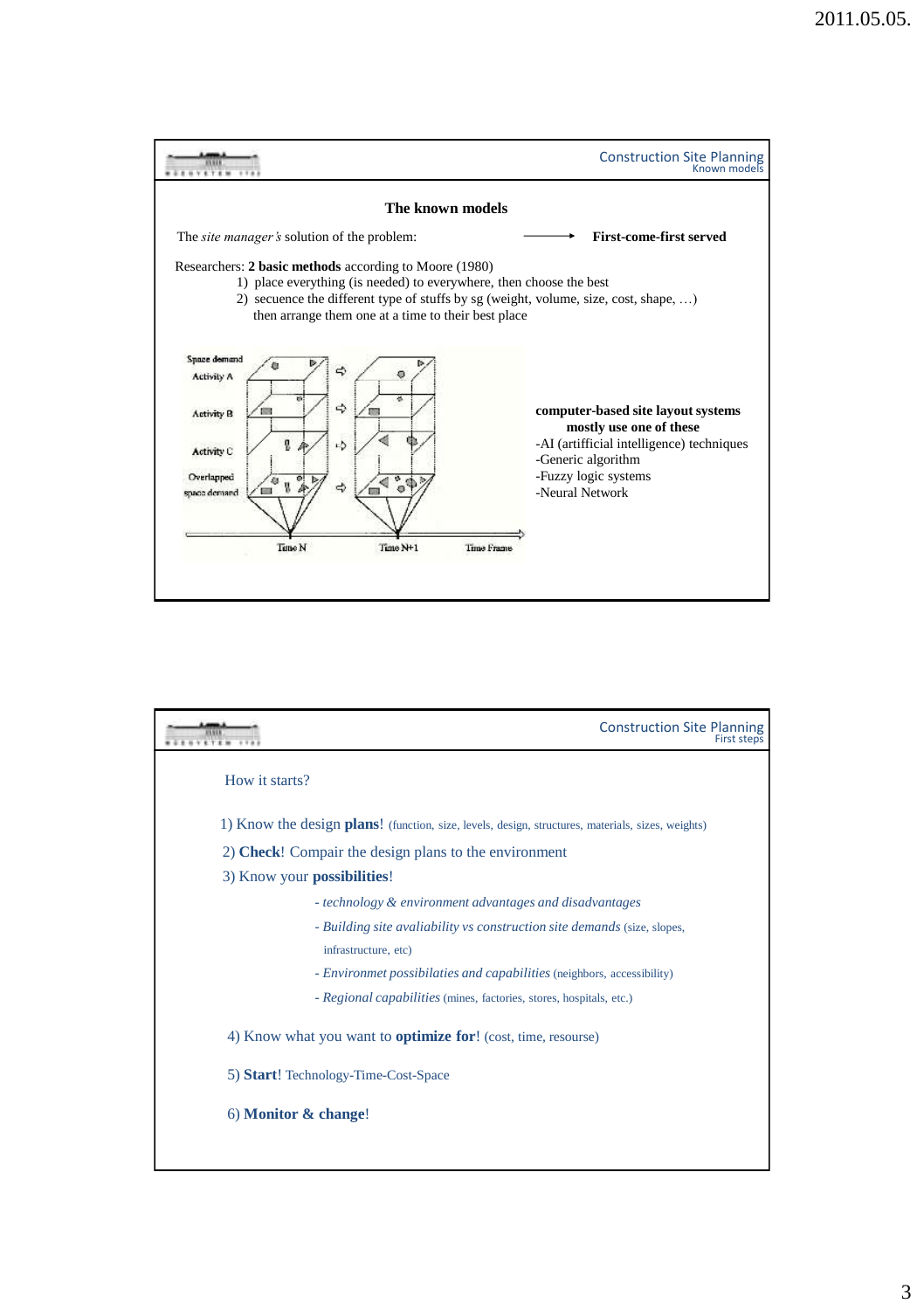|                                                     | <b>Construction Site Planning</b><br>Kinds of construction site drawings |
|-----------------------------------------------------|--------------------------------------------------------------------------|
| How it starts?                                      |                                                                          |
| What kind of construction site drawings are exists? | Functions?                                                               |
| Construction site map                               | $\sim$ Feasibility, just in case, transportation                         |
| <b>General construction drawing</b>                 | $\sim$ Feasibility in the site $\&$ optimize!                            |
| Detailed construction drawing                       | $\sim$ by main structures or technologies                                |
| Detailed construction state drawing                 | $\sim$ by main machnines or technologies                                 |
|                                                     |                                                                          |
|                                                     |                                                                          |
|                                                     |                                                                          |
|                                                     |                                                                          |
|                                                     |                                                                          |
|                                                     |                                                                          |
|                                                     |                                                                          |

| <b>Construction Site Planning</b><br>Kinds of construction site drawings |
|--------------------------------------------------------------------------|
| Spaces & objects                                                         |
|                                                                          |
|                                                                          |
|                                                                          |
|                                                                          |
| Objects' type?                                                           |
| 1) site objects;                                                         |
| 2) construction objects;                                                 |
| 3) constrain objects                                                     |
|                                                                          |
|                                                                          |
|                                                                          |
|                                                                          |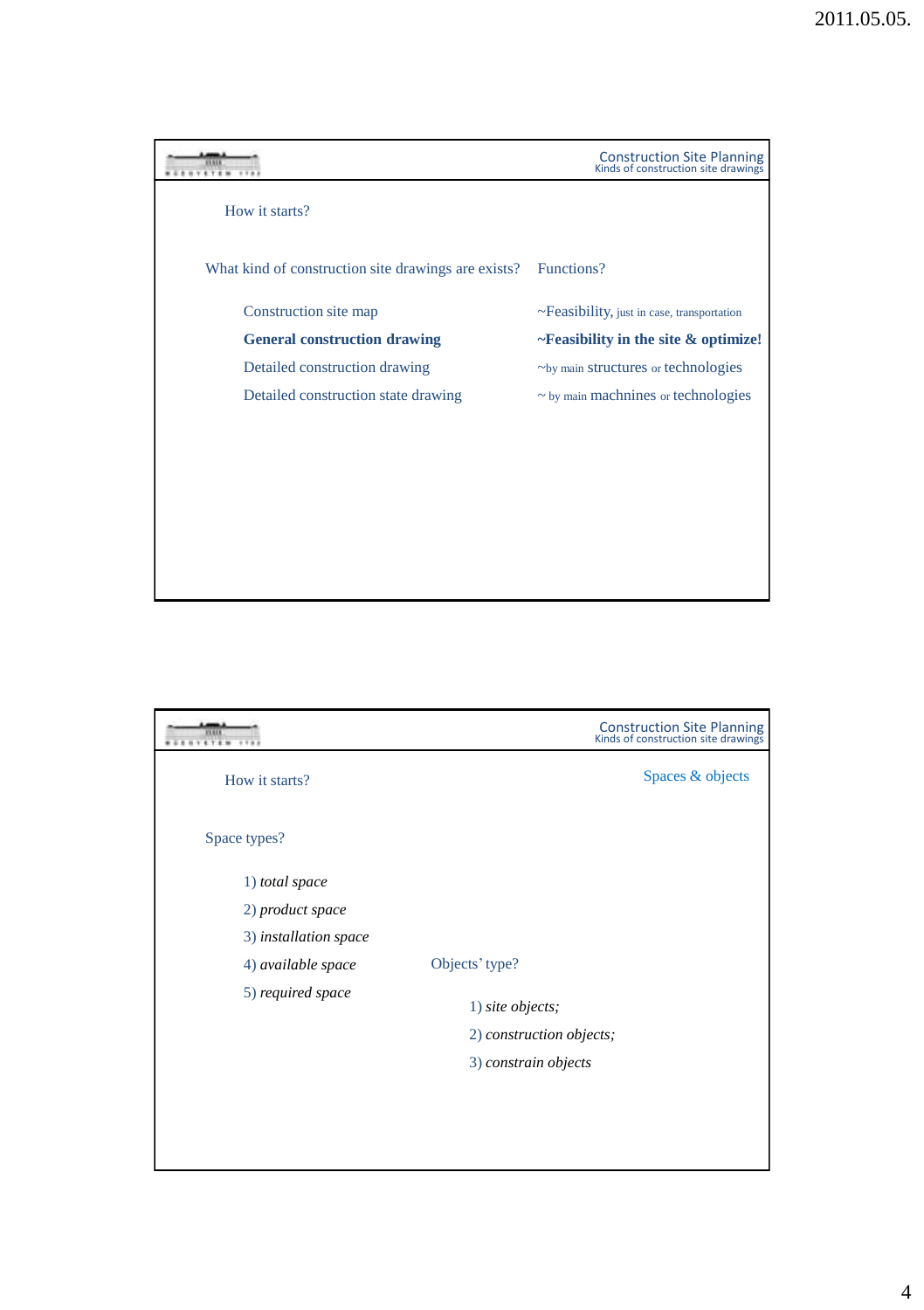

| <b>TEM</b>                           |                 | <b>Construction Site Planning</b><br>Streets, roads in the site |
|--------------------------------------|-----------------|-----------------------------------------------------------------|
| <b>Main equipment &amp; machines</b> |                 | Spaces & objects                                                |
| <b>Choosing</b>                      | <b>Choosing</b> | <b>Placing</b>                                                  |
| Crane (tower vs auto crane)          | time=cost!!!    | size, R, height                                                 |
| Pump vs crane                        | productivity    | <b>NEVER</b> lift above                                         |
| Etc.                                 |                 | head or road!!                                                  |
|                                      |                 |                                                                 |
|                                      |                 |                                                                 |
|                                      |                 |                                                                 |
|                                      |                 |                                                                 |
|                                      |                 |                                                                 |
|                                      |                 |                                                                 |
|                                      |                 |                                                                 |
|                                      |                 |                                                                 |
|                                      |                 |                                                                 |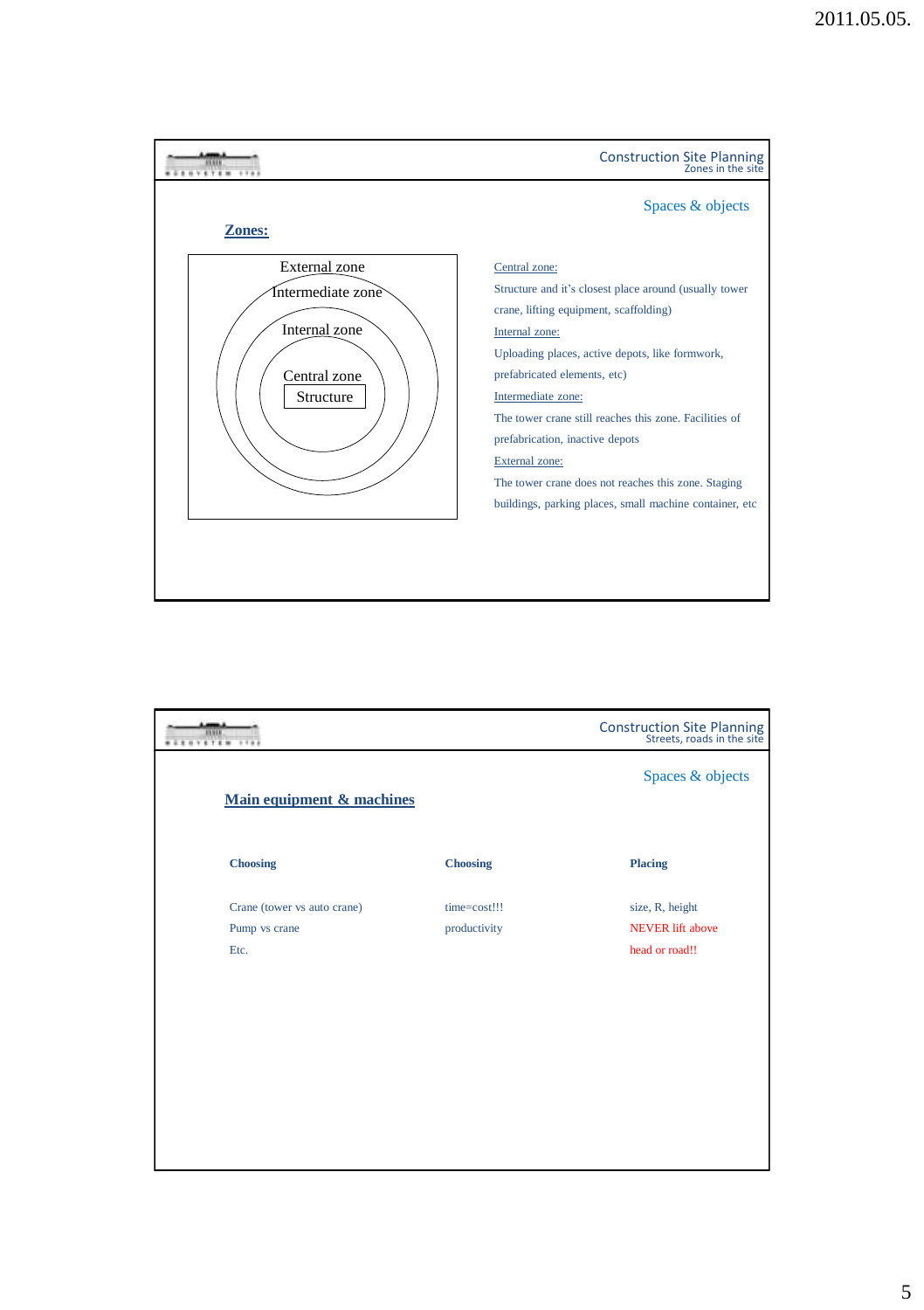

|                                                                                                           | <b>Construction Site Planning</b><br>Material storages |
|-----------------------------------------------------------------------------------------------------------|--------------------------------------------------------|
| <b>Material depots</b>                                                                                    | Spaces & objects                                       |
| Do we need it? Building in from truck or place in depot?                                                  |                                                        |
| <b>Size depends:</b> (could we cut the project to more then 1 part? For decreasing money)                 |                                                        |
| The size of the material standard transportation package                                                  |                                                        |
| The needed volume of this material (transportation volume, building-in volume, scheduling, costs)         |                                                        |
| Is that possible to place one onto the other?                                                             |                                                        |
| Replacing the depot, or the material package (cost, resource, time)                                       |                                                        |
| the type of technology                                                                                    |                                                        |
| <b>Storage type:</b>                                                                                      |                                                        |
| Attribution of the material (place it in the same position as it was delivered)                           |                                                        |
| Is it lumpy or bulk?                                                                                      |                                                        |
| Which element of the weather cause bad effect to the material? (wind, $sun = UV$ , temperature, rain)     |                                                        |
| the cost of the material (guarding)                                                                       |                                                        |
| <b>Moving &amp; placing</b> To the <b>final</b> place, or to a <b>temporary</b> place, temporary deposit? |                                                        |
| The cost, time, equipment, manpower of replacing it                                                       |                                                        |
| Schedule, resource plan, cost management                                                                  |                                                        |
| The market (ordering time)                                                                                |                                                        |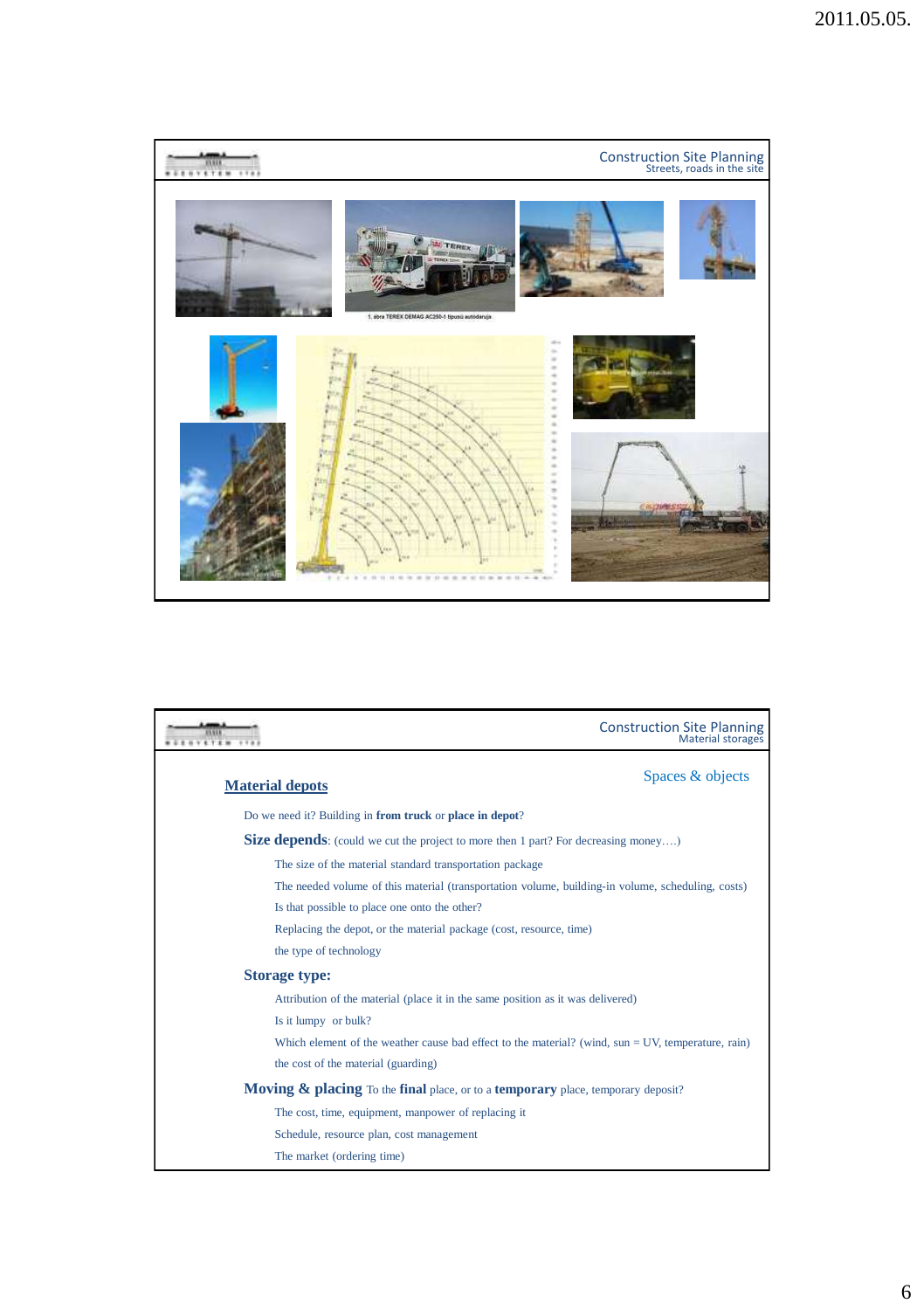

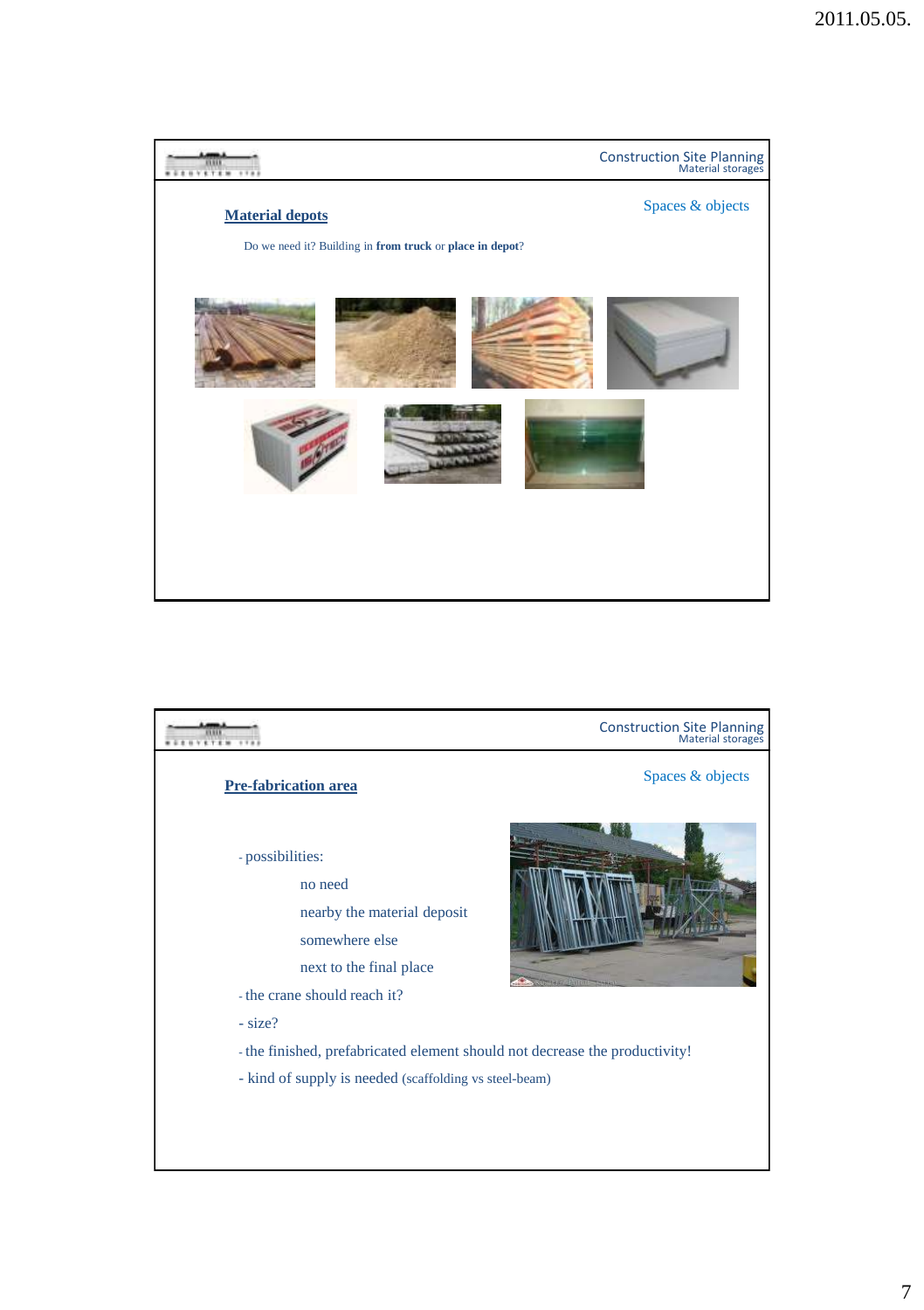

|                                                                                                                                                                                                                    | <b>Construction Site Planning</b><br>Staging buildings, containers, areas                                                                                                                                                                               |
|--------------------------------------------------------------------------------------------------------------------------------------------------------------------------------------------------------------------|---------------------------------------------------------------------------------------------------------------------------------------------------------------------------------------------------------------------------------------------------------|
| Spaces & objects<br><b>Staging areas</b> (buildings, containers, facilities), needed space:                                                                                                                        |                                                                                                                                                                                                                                                         |
| <b>Pure area</b>                                                                                                                                                                                                   |                                                                                                                                                                                                                                                         |
| <b>Covered, closed and heatable!</b> (container: 2,44 x 6,05)                                                                                                                                                      | Covered, closed! (container: 2,44 x 6,05)                                                                                                                                                                                                               |
| Management office<br>Documentation and back-up (archivation) office<br>Meeting room<br>Toilet (restroom)<br>Buffet, at least automat<br>Dressing room<br>Subcontractor's offices<br>Medical room<br>Porter's lodge | Small machines, hand-tool storage<br>Material depot (by technologies and by<br>subcontractors)<br><b>Covered!</b><br>Material depots (by technologies and by<br>subcontractors, if the material is<br>"weather proof" (UV, heat, freeze, rain,<br>wind) |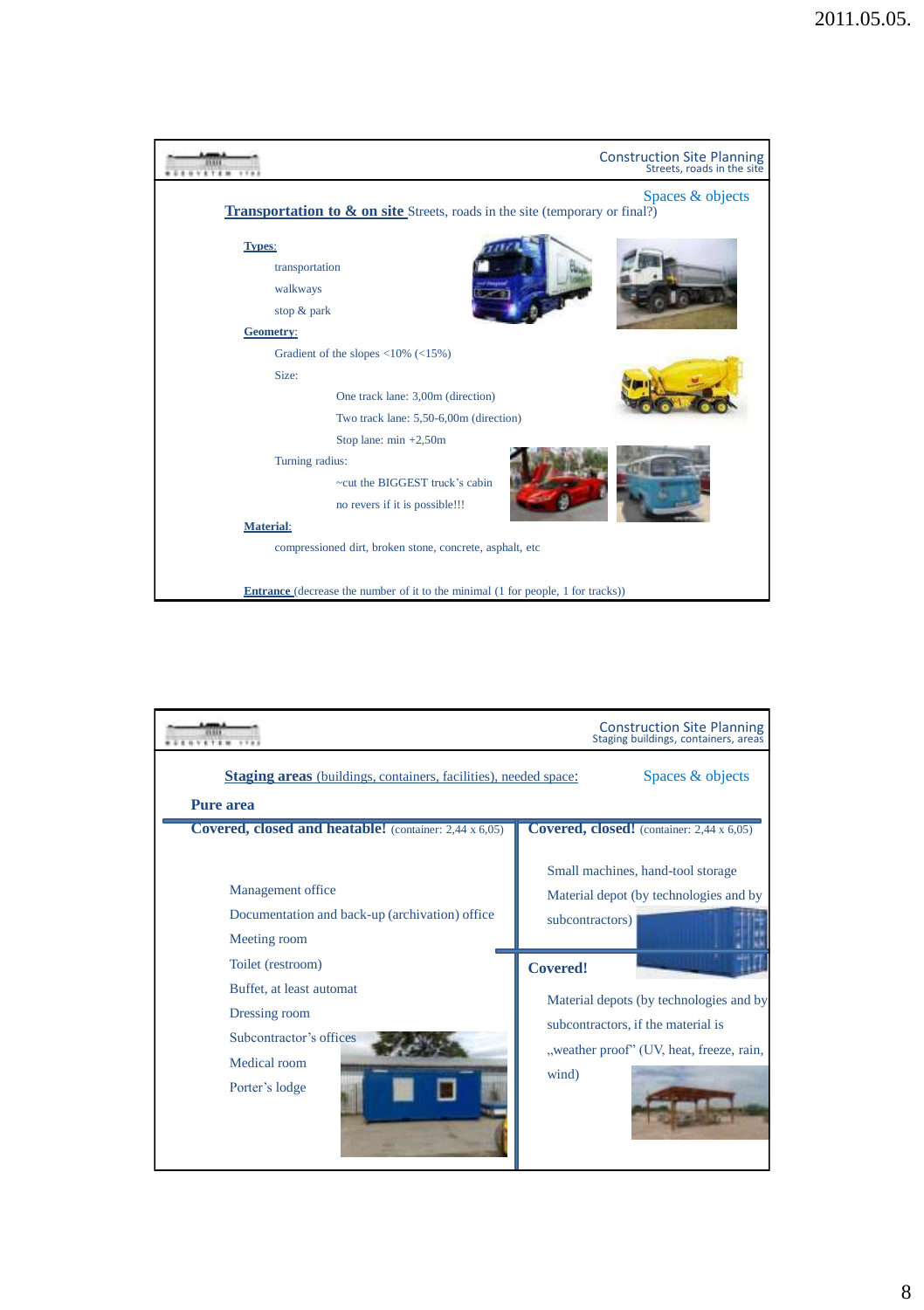| . <b>.</b>                                                        | <b>Construction Site Planning</b><br>Material storages                           |
|-------------------------------------------------------------------|----------------------------------------------------------------------------------|
| <b>Renting or not renting areas</b><br>Really necessary?<br>Cost? | Spaces & objects<br>ALL THE USED BUILDINGS MUST<br>STAY USEABLE AROUND THE SITE! |
| Side walk?                                                        | traffic drawing!                                                                 |
| One lane?                                                         | traffic drawing!                                                                 |
| All lanes?                                                        | traffic drawing!                                                                 |
| Entire road?                                                      | Depends, if it is possible-traffic drawing!                                      |
| Neighbour's area?                                                 |                                                                                  |
|                                                                   |                                                                                  |
|                                                                   |                                                                                  |
|                                                                   |                                                                                  |
|                                                                   |                                                                                  |
|                                                                   |                                                                                  |
|                                                                   |                                                                                  |
|                                                                   |                                                                                  |

|                                                                                                         | <b>Construction Site Planning</b><br>General construction site drawing |
|---------------------------------------------------------------------------------------------------------|------------------------------------------------------------------------|
| General construction site layout drawing (M1:100, M1:500)/                                              |                                                                        |
| <b>Must mark at least</b> (with dimensions, legend and levels):                                         | Floor plan                                                             |
| <b>Property</b> (own site, entrances, neighbours and their buildings with hights)                       |                                                                        |
| Protected stuffes on the site (building, tree, etc)                                                     | Section plan                                                           |
| Roads near by the site (directions, widths, turning radius, gradiation of slopes, materials, entrances) |                                                                        |
| The main structure (exists and under constr.)                                                           |                                                                        |
| Place of the main equipments and machines (tower crane, auto crane (with stops), pump (with stops),     |                                                                        |
| track, needed structures as scaffoldong, parking lots, etc)<br>temporary                                |                                                                        |
| Main depots and working space (of the main technologies (pre-erecting on the site) (steel,              | timber.                                                                |
| scaffolding, waste, etc)                                                                                |                                                                        |
| Temporary and final roads, streets on the site (entrances, parking lots, directions, materials, sizes,  |                                                                        |
| radiuses)                                                                                               |                                                                        |
| Main facilities and staging buildings (management, social container, medical room, restroom)            |                                                                        |
| Infrastructures (incoming places, temporary and final places, around the site, electricity high and low |                                                                        |
| voltage, levels and directions & water)                                                                 |                                                                        |
| Guarding system (fences, gates, rooms for the guard, etc)                                               |                                                                        |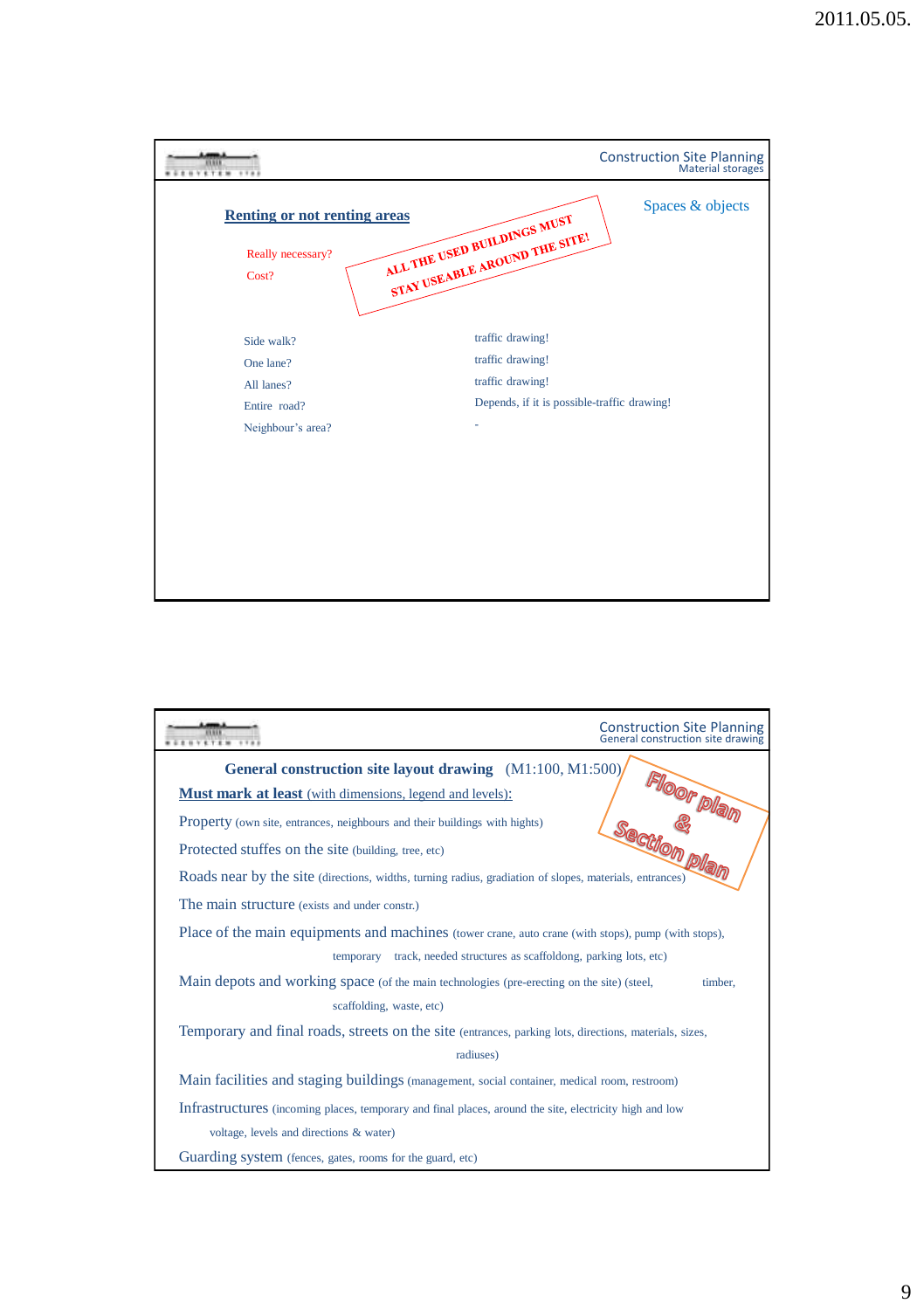

|                                                                   | <b>Construction Site Planning</b><br>Examples |
|-------------------------------------------------------------------|-----------------------------------------------|
| Example:                                                          |                                               |
| 1) Hall                                                           |                                               |
| 2) Corvin project, monolit structural construction & brick laying |                                               |
| 3) Flat roof waterproofing work (resource-machine-time-cost)      |                                               |
|                                                                   |                                               |
|                                                                   |                                               |
|                                                                   |                                               |
|                                                                   |                                               |
|                                                                   |                                               |
|                                                                   |                                               |
|                                                                   |                                               |
|                                                                   |                                               |
|                                                                   |                                               |
|                                                                   |                                               |